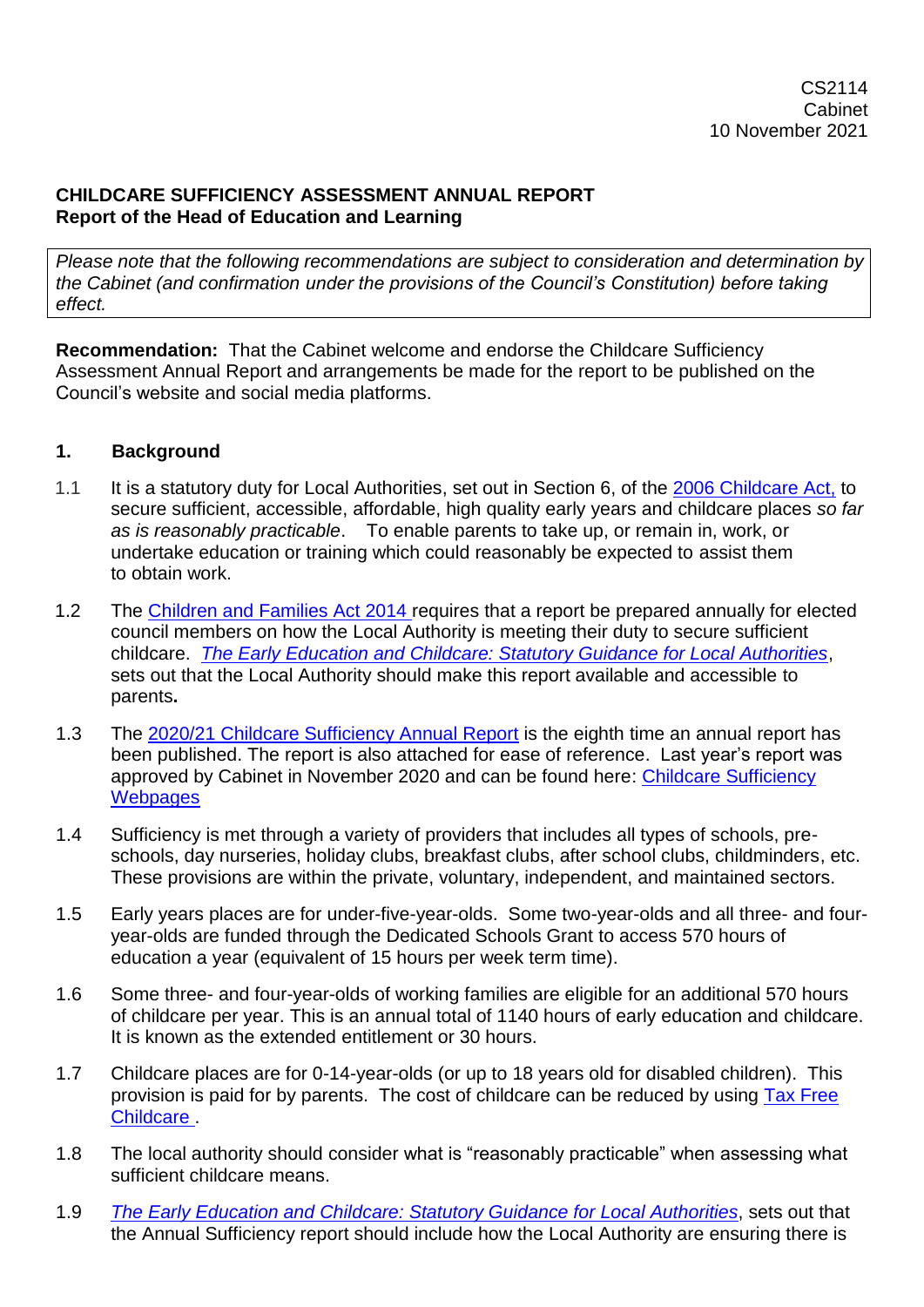sufficient childcare available for all children with specific reference to **children with special educational needs and disabilities**, children from **families in receipt of Universal Credit,** children with parents who work **irregular hours**, children aged **two, three and four taking up funded places**, school age children and children needing **holiday care**. The report considers the affordability, accessibility, and quality of provision and how any gaps in childcare provision will be addressed.

# **2. The Childcare Sufficiency Annual Report 2020/21**

2.1 The [Childcare Sufficiency Annual Report 2020/21](https://devoncc.sharepoint.com/:w:/s/PublicDocs/Education/EW6B6qG1Um9KpXp0sNXlDgUB9j06IYrgieDbWRZCRjGc1g?e=kRogOA) (attached) is brought before Cabinet for endorsement and encapsulates key findings from data relating to 1 September 2020 to 31 August 2021 and actions for the Early Years and Childcare Service for 2021/22**.**

# **3. Key Findings**

- 3.1 The data analysis indicates that overall, there appears to be sufficient early years and childcare provision within Devon. Although the rural/urban spread of different types of provision varies. Childcare Sufficiency Hot Spots have been identified.
- 3.2 The overall number of providers has decreased this year (-31). However, the population of under-five-year-olds has also continued to decrease by 1.9% (-705) across Devon.
- 3.3 The Early Years and Childcare Service determine there to be sufficient provision in almost all areas of Devon for under-five-year-olds.
- 3.4 The Early Years and Childcare Service recognise that there is a lack of out of school provision in some areas of Devon. This is partly as a result of the impact on providers of the COVID-19 pandemic and lower take-up over the past 12 months.
- 3.5 The percentage of two-year olds taking up a funded place (86.5%) remains higher than the [national average \(62.0%\).](https://explore-education-statistics.service.gov.uk/find-statistics/education-provision-children-under-5)
- 3.6 The percentage of three- and four-year olds taking up the early years funding (95.9%) has increased this year (+0.7%) and remains higher than [the national average \(90%\).](https://explore-education-statistics.service.gov.uk/find-statistics/education-provision-children-under-5) The takeup of the full universal entitlement and those taking up the extended (30 hours) entitlement has also increased.
- 3.7 There has been an increase in the percentage of providers graded as good or outstanding by Ofsted from 94.5% in Summer 2020 to 96.5% in Summer 2021 this is similar to the national average (96.4% March 2021).
- 3.8 127 children have been funded through the [Disability Access Fund \(DAF\)](https://new.devon.gov.uk/eycs/for-providers/business-finance-and-funding/disability-access-fund-daf/) for early years providers to support children in receipt of Disability Living Allowance.
- 3.9 There continues to be increased and improved communication with providers through social media platforms. The number of subscribers to the [Early Years Weekly Digest,](https://new.devon.gov.uk/eycs/whats-new/) number of likes of the Early Years and Childcare [Facebook Page,](https://www.facebook.com/devoneycs/) the number of followers to the Early Years and Childcare Service [Twitter page](https://twitter.com/devoneycs) and the number of connections to the LinkedIn [Showcase](https://www.linkedin.com/showcase/devon-early-years-and-childcare-service/) has increased significantly. The Early Years and Childcare Service have also now introduced an [Instagram](https://www.instagram.com/devon_earlyyears/) profile

## **4. Focus for next year**

- 4.1 The Early Years and Childcare Service will:
	- 4.1.1 Carry out regular audits of **out of school provision** to better understand what is available including school run provisions that are not separately registered with Ofsted.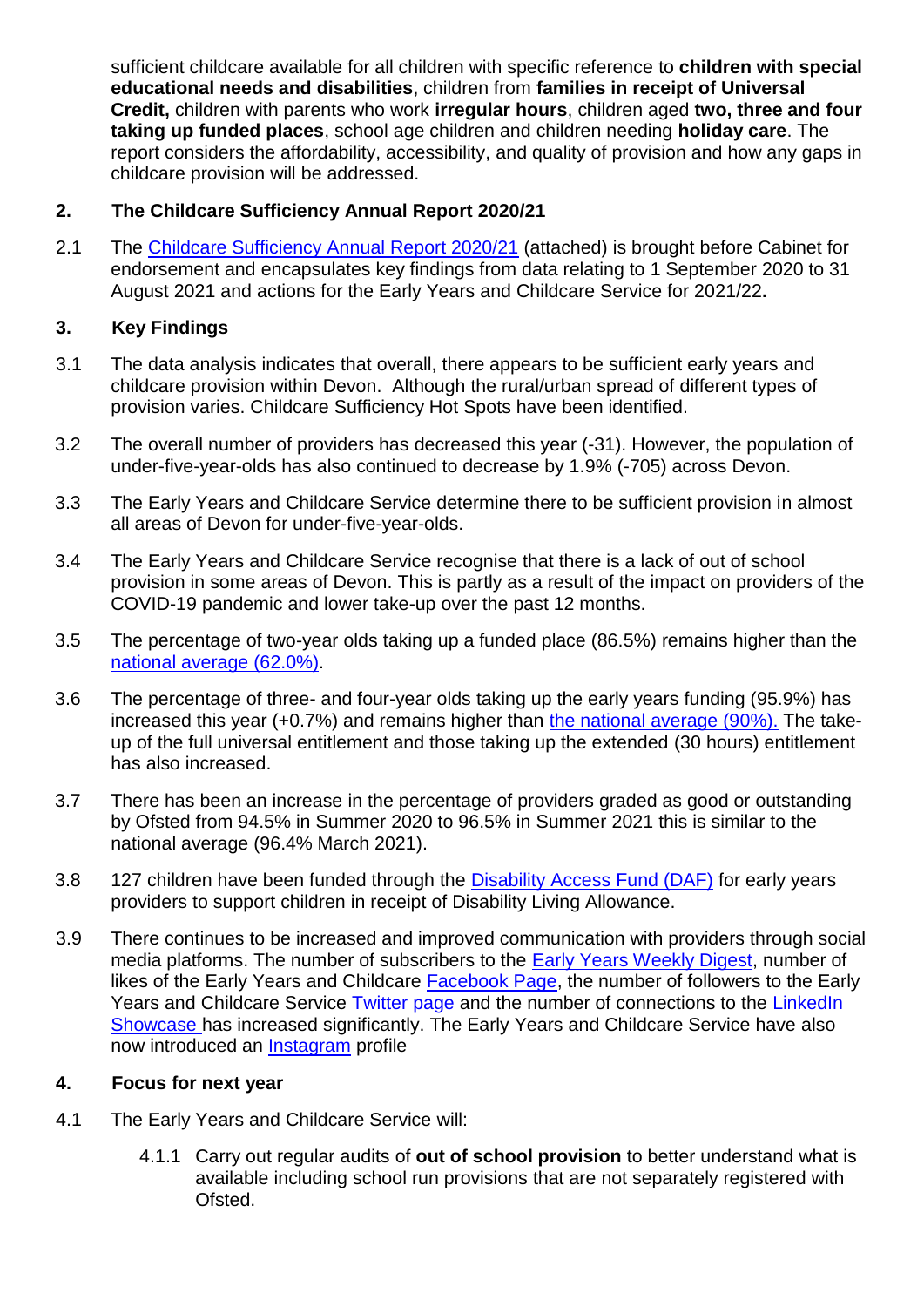- 4.1.2 Carry out a **travel to work** survey with Exeter Providers to understand whether fewer children are accessing provision on travel to work routes.
- 4.1.3 Monitor the **impact of the COVID-19 pandemic** on the supply of childcare including closure of providers and the demand for childcare as parents work patterns change.
- 4.1.4 Promote the services of the Early Years and Childcare Service including the unable to find childcare form to **better understand the demand** for childcare.
- 4.1.5 Introduce **spotlight areas.** In some areas the data we use to determine sufficiency is not aligned to what the locality teams are telling us. In these spotlight areas we will carry out a deep dive investigation into the supply and demand for childcare and consider other local factors and data than may have an impact. This will enable the most appropriate response to be made in those areas.
- 4.1.6 Embed the new **two-year-old funding process**.
- 4.1.7 Monitor outcomes in registered childcare providers as **Ofsted start to reinspect** provision.

# **5. Actions arising from the report**

- 5.1 The Early Years and Childcare service will:
	- 5.1.1 Continue to assess sufficiency and identify hot spots through data analysis and discussion on the supply and demand of childcare with locality teams.
	- 5.1.2 Support providers to open or expand their businesses where appropriate.
	- 5.1.3 Continue the termly survey of providers to capture data regularly.
	- 5.1.4 Continue the data review of out of school provision to ensure accurate data is held.
	- 5.1.5 Support providers through [Early Years ONE Devon](https://devoncc.sharepoint.com/:b:/s/PublicDocs/Education/EZoGVHWoFklPtsGdQsT0f5cB1s8U1NjL20vwab1UaGFzjg?e=86xtzH) to become good or outstanding.
	- 5.1.6 Work with providers to build greater flexibility and affordability into their provision for parents, where provision is open all year round but does not enable parents to stretch their funding for two-, three- and four-year olds.
	- 5.1.7 Promote the take of the entitlement and hours particularly for children with special educational needs and disabilities and those living in the most disadvantaged areas of Devon.
	- 5.1.8 Continue to survey parents termly to gain a greater insight into the demand for childcare
	- 5.1.9 Use data from the Devon County Council Economy Team to help inform demand for childcare as working patterns change.
	- 5.1.10 Promote the use of the ['unable to find childcare form'](https://www.devon.gov.uk/educationandfamilies/early-years-and-childcare/childcare/childcare-brokerage/unable-to-find-suitable-childcare) to parents as a way of feeding back to Devon County Council when they cannot find childcare, particularly in areas where places are limited, so that Devon County Council are informed when more places are needed.
	- 5.1.11 Promote childminding as a career, particularly in rural areas.
	- 5.1.12 Work with the School Place Planning Team to establish Early Years Provision in new schools and request Section 106 for early years provision where appropriate.
	- 5.1.13 Promote the take-up of the Early Years Pupil Premium to parents and providers and highlight the benefits to the child and the setting.
	- 5.1.14 Promote Free School Meals in nursery classes.

## **6. Options/Alternatives**

- 6.1 No other options were considered.
- **7. Financial Considerations**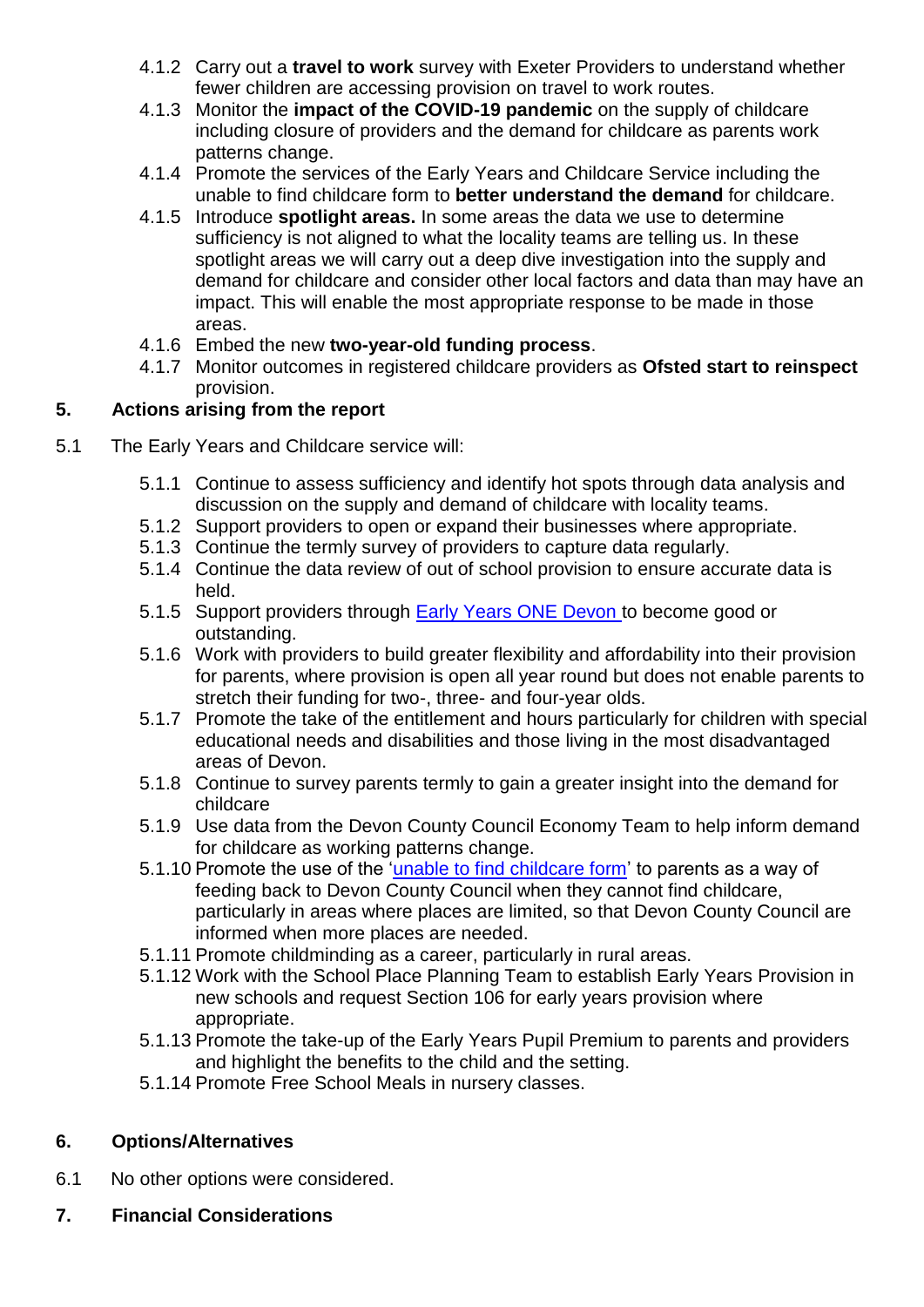7.1 There are no additional cost implications to the report actions which will be implemented by the Early Years and Childcare Service.

## **8. Legal Considerations**

8.1 There are no specific legal considerations in relation to the annual report, key findings or actions arising from the report**.** 

# **9. Environmental Impact Conditions**

9.1 There are no specific environmental related issues arising from the report, key findings and proposed actions for the coming year.

# **10. Equality Considerations**

10.1 The actions arising from the Childcare Sufficiency Report contribute to the promotion of equality of opportunity. The report considers accessibility and affordability of childcare for all families and includes consideration of disabled children, families on low incomes and parents working irregular hours. Early years and childcare provisions are registered and inspected by Ofsted and they are required to comply with all legislation relating to antidiscrimination, safeguarding, employment and health and safety. The inspection will assess the extent to which the provider complies with all legal duties including those set out in the Equality Act 2010 and will pay particular attention to the educational outcomes for specific groups of children which includes all children with protected characteristics (Equality Act 2010). The actions identified for the coming year are a continuation of the ongoing work of the Early Years and Childcare service in promoting equality of opportunity for all families through the provision of accessible, affordable, high quality childcare**.** 

# **11. Risk Management Considerations**

11.1 No risks have been identified.

## **12. Public Health Impact**

.

12.1 The report identifies that there are sufficient early years and childcare services for families. This should have a positive impact on public health as families can be supported through early years and childcare providers who enable parents to go to work or training and can signpost to other support if required.

## **13. Reasons for recommendation**

- 13.1 Members are asked to endorse the Childcare Sufficiency Report so that it can be published for the benefit of families in Devon. Publication fulfils one of the Local Authority's statutory duties.
- 13.2 The report identifies other statutory responsibilities that must be met in relation to the sufficiency of high quality, affordable and flexible early years and childcare provision.

Dawn Stabb Head of Education and Learning

Electoral Divisions: All Cabinet Member for Education: Councillor Andrew Leadbetter Chief Officer Childrens Services: Melissa Caslake

LOCAL GOVERNMENT ACT 1972: LIST OF BACKGROUND PAPERS Contact for enquiries: Fran Butler 01392 383000 [fran.butler@devon.gov.uk](mailto:fran.butler@devon.gov.uk) [Childcare Sufficiency Assessment Annual Report](https://devoncc.sharepoint.com/:w:/s/PublicDocs/Education/EW6B6qG1Um9KpXp0sNXlDgUB9j06IYrgieDbWRZCRjGc1g?e=NrHgzT) 2020/21